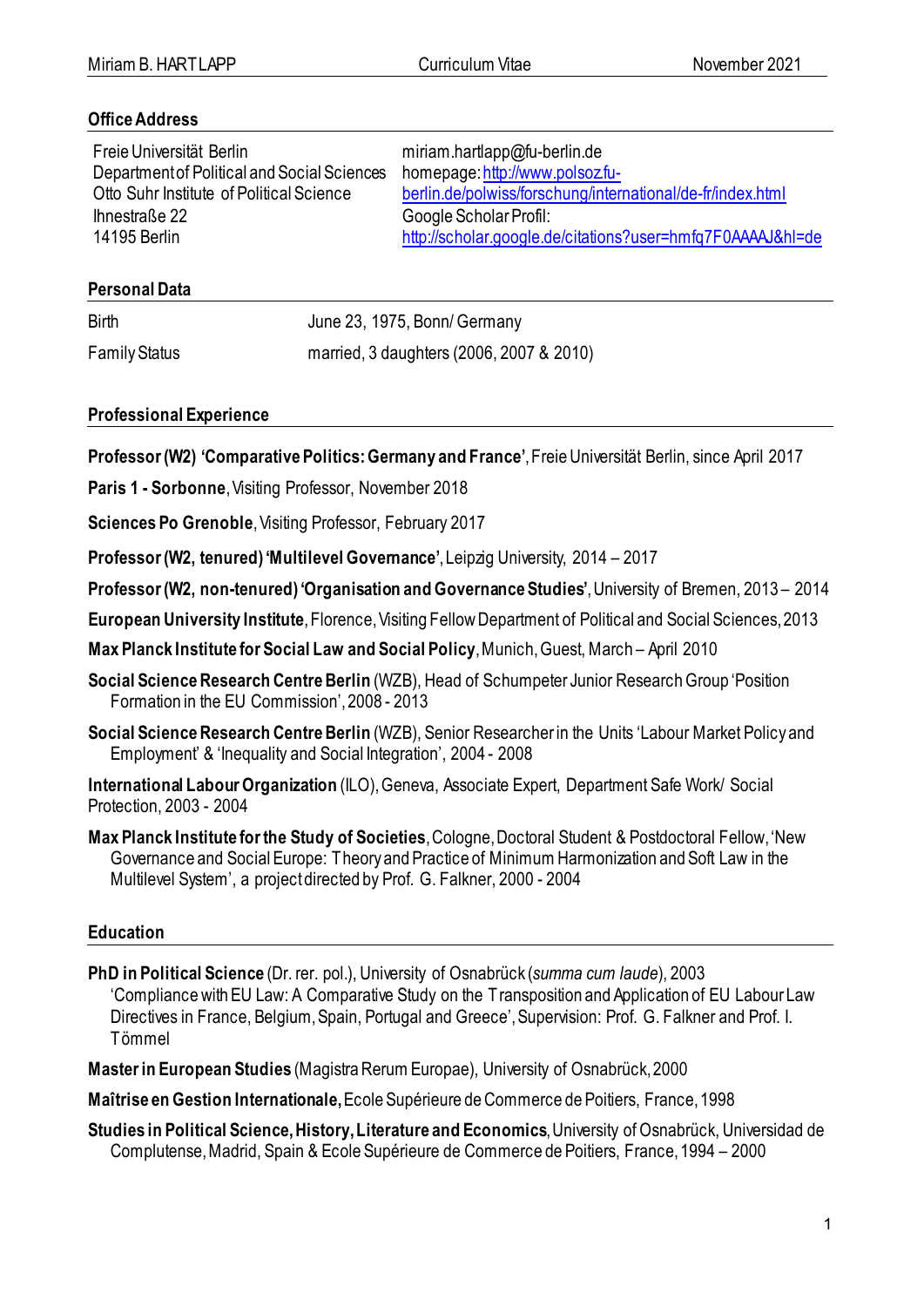### **Fellowships, Research Grants & Awards**

- **ANR-DFG Project 'Effects of EU soft law across the multilevel system',**2019-2021 (with F. Terpan & S. Saurugger, own share 320,946€)
- **Project 'A 'Common Sense Revolution'? Eurosceptic contestation in the European Parliament**', Cluster of Excellence "Contestations of the Liberal Script"/ DFG, 2019 (with T. Börzel, subproject 40.000€)
- **Listed 1st, W3 Professorship 'Governance in the EU Multilevel System',** Otto-von-Guericke University Magdeburg, 2016 (declined)
- **Jean Monnet Network of Excellence** (Comparative Soft Law Research), 2016-2019 (WP 36.000€)
- **Jean MonnetChair**, 2017-2019 (50.000€, declined)
- **Study 'Labour Market and Social Policy in the EU context'** for the Commission 'Work of the Future', Hans Böckler Foundation, 2017 (4.000€)
- **Conference Funding** "Checks and Balances & Democracy in the EU Multilevel System", Fritz Thyssen Foundation, October 2014 (8.000€)
- **W2 Professorship 'Multilevel Governance',**University of Leipzig, 2013 (accepted)
- **Listed 3rd, W2 Professorship 'Comparative Public Policy',** University of Bamberg, 2012
- **ProFil – Professionalization of Women in Research and Teaching: Mentoring – Training –Networking,**  Cooperation of Berlin Universities, 2012
- **W2 Professorship 'Governance and Organizational Research',**University of Bremen, 2012 (accepted)
- **Subproject 'EU level governance of uncertainty'** in 'Meeting the Challenges of Economic Uncertainty and Sustainability' (GUSTO), 7th EU Framework Program, Lead: C. Crouch, University of Warwick, associated partner in WP 5, 2009 - 2012 2009-2012 (total of 1.496.830 €)
- **Fast Track Program: Excellence and Leadership Skills for Outstanding Women in Science,** R. Bosch Foundation (4.800€), 2009 - 2011
- **Schumpeter Fellowship**, Volkswagen Foundation,2008 2013 (585.800€)
- **EUSA 'Best Book in EU Studies Prize' 2005/2006,** 'Complying with Europe: EU Harmonisation and Soft Law in the Member States', Cambridge: Cambridge University Press 2005, European Union Studies Association, 2007 (300 US\$)
- **T.H. Marshall Fellowship**, London School of Economics (LSE), Volkswagen Foundation, 2006 (declined)
- **Bridge Project Scholarship,**International Labour Organization (ILO) (Oct.-Sept.), Volkswagen Foundation, 2003 - 2004 (69.500 €)

# **Current Projects**

- **Effects of EU soft law across the multilevel system**(2019-2021) [with Sabine Saurugger & Fabien Terpan, Université Grenoble]
- **Reconfiguring Europe: From Consensus to Contestation**, DFG Research Unit (full research proposal in preparation) [Co-spokesperson with M. Jachtenfuchs, Hertie School of Governance]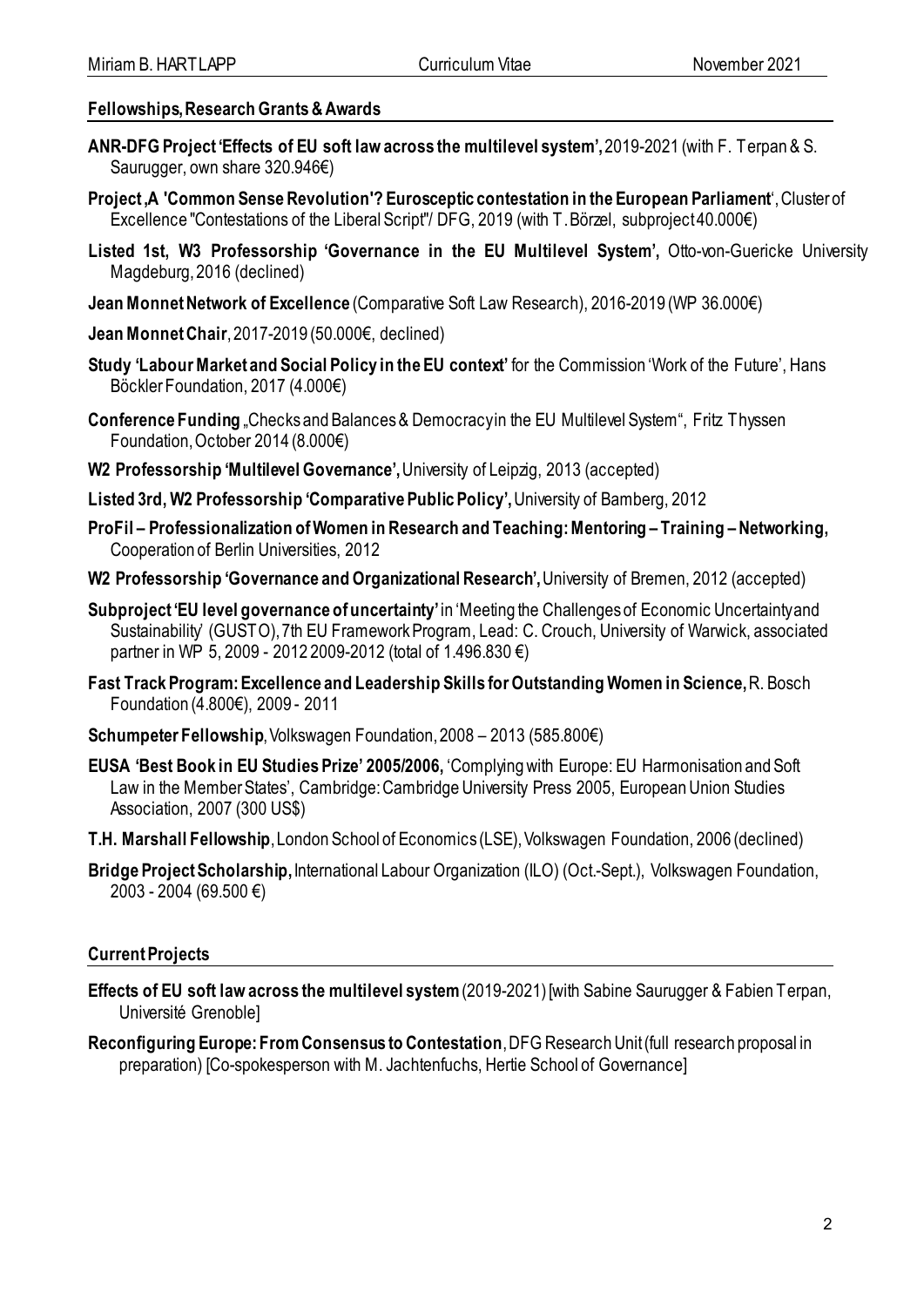**Professional Training**

**SUPPORTpro – Teaching Workshop for Full Professors**, Freie Universität Berlin, 2018

**Seminar 'Competence oriented teaching and exams'**, Leipzig University; 2015

**Seminars 'Media Coaching', 'Job Coaching', 'Presentation Techniques',** Fast Track/ Bosch Foundation, 2009 - 2011

**Seminar 'Academic Teaching -Assessment, Grades & Exams',** WZB Berlin, 2008

**Seminar university management 'Committee work**', Freie Universität Berlin, 2008

**Summer School 'Social Science Methodology',** Prof. S. R. Eliason, MPIfG, Cologne, 2002

**Summer School 'Game Theory',** Prof. G. Tsebelis, MPIfG, Cologne), 2001

**Summer School 'Europeanization and the Transformation of EU Politics'**,University of Creta, 2000

**Summer School: 'Social Sciences and Game Theory',** Prof. A. Coram, University Essex, 2000

### **Teaching Experience**

*Otto-Suhr-Institute of Political Science, Free University Berlin*

**BA lecture 'Comparative Politics'**, Summer 2018, 2019, 2020 & Winter 2017/18, 2019/20; 2021/22, **BA course 'Economic and Social Integration in the EU'**, Summer 2020, **BA course 'Elections to the European Parliament'**, Summer 2019, **BA course 'Introduction to comparative politics',** Summer 2019 & Winter 2017/18, 2019/20, **BA course 'Introduction to Scientific Working Techniques'**, Summer 2017; **MA course 'Power and decision-making processes in EU institutions'**, Winter 2020/21, **MA course 'Unequal representation in France and Germany**', Winter 2021/22, **MA course 'Social movements in Germany and France'**, Winter 2020/21, **'Gender and the EU'**, Summer 2020, Winter 2021/22, **MA course 'Social Policy and solidarity in the EU'**, Winter 2019/20, **MA course 'Hard and Soft law in the EU Multilevel System'**, Summer 2019, **MA course 'The role of the administration in the political system: Germany and France'**, Summer 2018, **MA course 'Inputs into the EU political system'**, Summer 2018, **MA course 'Governance and implementation in the EU multilevel system'**, Winter 2017/18, **MA course 'Differentiated integration'** Winter 2017/18; **Colloquium 'Comparative Politics and European Integration'**, Winter 2017/18, 2019/20, 2020/21, 2021/22 & Summer 2018, 2019, 2020), **MA project course 'Polarization and Populism in France and Germany'**,Summer 2017

*Institute of Political Science, University of Leipzig* 

**BA lecture 'European Union'**, Summer 2015, 2016, **BA lecture 'Public Policy'**, Winter 2014/15, 2015/16, 2016/17; **BA course 'EU Policy-Making'**, Sommer 2016, BA **course 'Regulation in Public Policy '**, Winter 2015/16, **BA course 'International Organisations'**, Summer 2015, 2016, **BA course 'Economic Integration in Europe'**, Summer 2015, **BA course 'Research Design'**, Winter 2014/15, 2015/16, 2016/17, **BA course 'Social Policy Analysis'**, Winter 2014/15; **MA course 'European Integration and Political Economy',** Winter 2016/17, **MA course 'Politics and Public Administration'**, Winter 2015/16, **MA course 'Changing State-society Relations'**, Winter 2015/16, **MA course 'Current debates in EU studies'**, Summer 2015,**MA 'Qualitative Methods'**, Winter 2014/15; **MA project course 'Differentiated integration'**, Summer 2016

#### *Departement of Social Sciences, University of Bremen*

**BA course 'Regulative Social Policy'**, Summer 2014, **BA course 'Administration in the German Federal Political System'**, Winter 2013/14, **MA course 'Interest representation in the EU Multilevel System'**, Summer 2014, **MA course 'Governance and Public Policy'**, Summer 2014, **MA course 'Qualitative**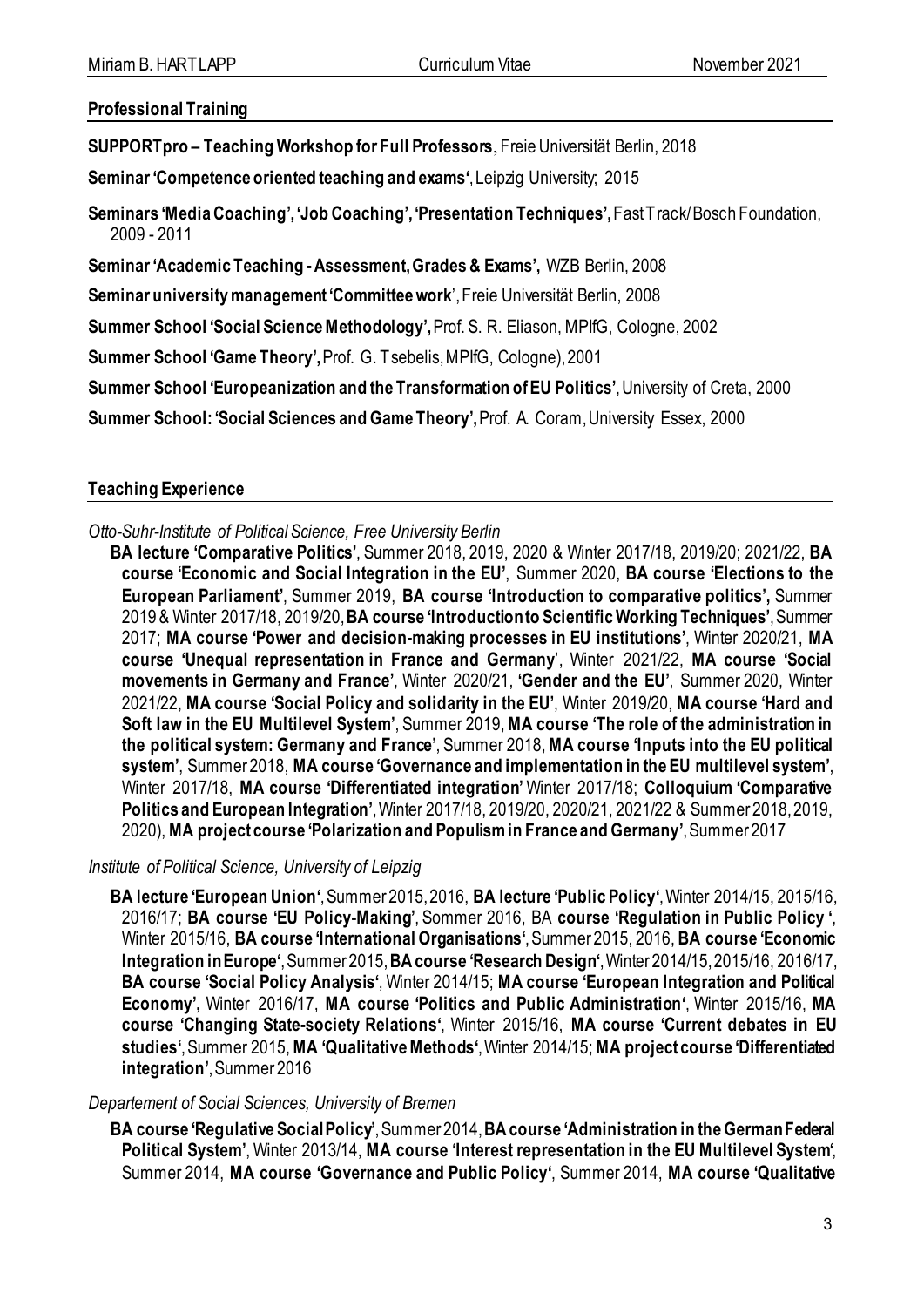**Methods in Political Science'**, Winter 2013/14, **MA course 'International and European Social Policy'**, Winter 2013/14

*Otto-Suhr-Institute of Political Science, FreieUniversität Berlin*

**MA course 'Global Governance in Economic Policy'**,Winter 2012/13, **BA course 'Decision Making in Transnational Administrations'**, Summer 2012, **BA course 'Governance in the EU'**, Winter 2011/12, **MA course 'Qualitative Methods in Political Science'**, Summer 2010, **BA course 'European Union and Political Economy'**, Summer 2009, **MA course 'EU Commission: Executing Bureaucracy or Political Actor?'**, Winter 2008/09, **MA course 'Comparative Social Security in Europe'**, co-taught, Winter 2004/05

*Department of Social Science, University of Osnabrück*

**MA course 'European Economic, Monetary & Employment Policy'**, Summer 2006, **BA course 'Implementation of EU Social Policy in a Multilevel System'**, Summer 2005

*others*

**Graduate course 'Problems and Perspectives of European Integration: Economics, Politics, and Solidarity in Hard Times'**, WSI Summer School Berlin, 2014, **Graduate course 'Linking Micro- and Macro'**, Berlin Summer School Social Sciences, 2013, **Graduate course 'Interview Techniques'**, Berlin Graduate School for Transnational Studies, 2010, **MA course 'A European Social Model: Europeanization of Social Policy and the Lisbon Agenda',** Hertie School of Governance, Berlin, October 2007**, Executive course 'The Social Dimension of the European Integration Process and its Impact on Serbia',** Serbian European Integration Office, Belgrade, November 2004

### **Referee for**

American Journal of Political Science, American Political Science Review, British Journal of Industrial Relations, Comparative European Politics, Critical Policy Studies, der moderne Staat, Deutsche Forschungsgemeinschaft (DFG), European Integration Online Papers, European Journal of Political Research, European Political Science Review, European Politics and Society, European Union Politics, Fonds de la Recherche Scientifique (FNRS), Governance, Icelandic Research Fund, International Review of Administrative Sciences, Intervention, Leviathan, MPIfG Diskussions- und Arbeitspapier Serien, Netherlands Organisation for Scientific Research (NWO), Journal of Common Market Studies, Journal of European Integration, Journal of European Public Policy, Journal of European Social Policy, Journal of Public Policy Leviathan, MPIfG Diskussions- und Arbeitspapier Serien, Netherlands Organisation for Scientific Research (NWO), NYU European Studies Series, Oxford University Press, Politische Vierteljahresschrift, Public Administration, Regulation & Governance, The Journal of Politics, West European Politics, WZB Diskussionspapier Serie, Zeitschrift für Sozialreform

### **Memberships**

**Council for European Studies (CES)**, since 2011

**IPSA Research Committee on the Structure and Organization of Government**(SOG), since 2011

**German Political Studies Association,** (DVPW), since 2005

**European Union Studies Association** (EUSA), since 2005

**Working Group: Leopoldina & acatech,** "Opportunities and Problems of an Aging Society" (Junior Member), http://www.altern-in-deutschland.de/index.html, 2006 – 2009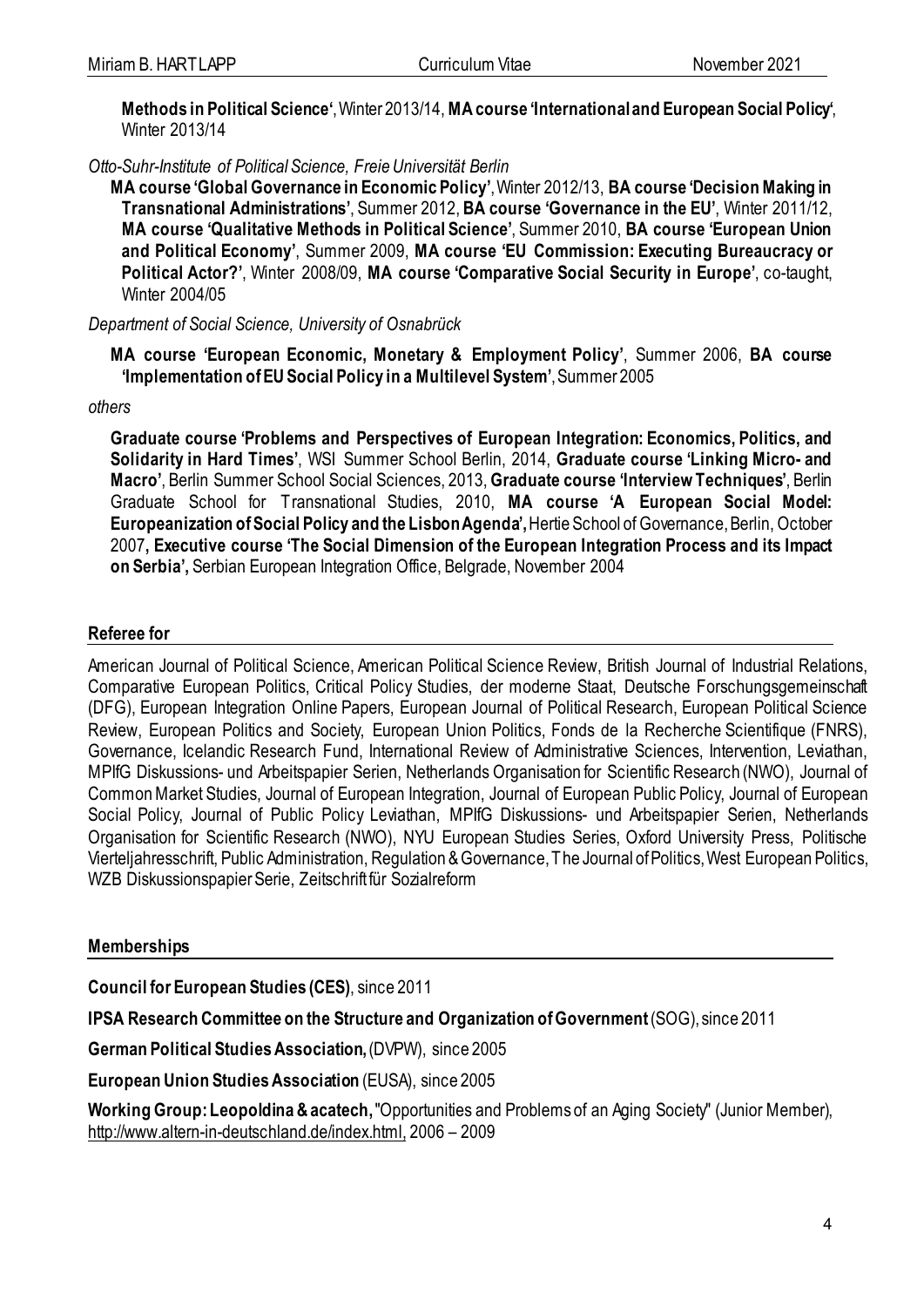#### **Committees & Functions**

- **Member Appointment Committee , International Relations**  $^{\prime}$  **(W3), Freie Universität (2021-)**
- **Spokeswoman, Self-Steering Committee European Studies of FU Berlin,** European University Alliance 'UNA Europa', 2019-2021
- **Chair Appointment Committee 'Comparative Policy Analysis: Environment and Climate'**(W2), Freie Universität (2019/20)
- **Member Appointment Committee , International Political Economy' (W3), Freie Universität (2018/19)**
- **Selection Committee 'Levine Book Prize'**, SOG, 2018
- **Examination committee, Otto-Suhr-Institute of Political Science**, Free University Berlin, since 2017
- **Selection Committee 'Elsa-Neumann doctoral stipends of the State Berlin',**2017-2019
- **Board 'Journal of European Integration'**, since 2016
- **Elected Board Member German Political Studies Association** (DVPW), since 2016
- **Member Directorate 'Institute for European Politics'**(IEP), since 2016
- **Editorial Team 'Politische Vierteljahresschrift'**, 2016-2021
- **Selection Committee 'ECPR Giandomenico Majone Prize'**, 2016
- **Mentor T.E.A.M.**, University Leipzig, Halle and Jena, 2015-2018
- **Appointment commissioner**, University of Leipzig, 2015-17
- **Member Appointment Committee Digital media culture**<sup>'</sup>(W1), University Leipzig (2015/16)
- **Member Appointment Committee 'EU and Global Governance'**(W1, tenure track), University Flensburg (2015)
- **Elected Member Permanent Dissertation Committee**, Faculty of Social Science, University Leipzig, 2014-2017
- **Examination committee, Institute of Political Science,** University of Leipzig, 2014-2017
- **Board 'Zeitschrift für Sozialreform'**, since 2013
- **Co-Spokeswoman 'Workgroup Integration Studies'**(DVPW), 2013 2015
- **Elected Alternate Member 'Academic Council'**(WZB), 2010 2012
- **Member Selection Panel 'Grants for Young Researchers'**(WZB), 2009 2010
- **Member Working Group 'Code of Conduct: Career Promotion'**(WZB), 2008-2009
- **Spokesperson of the Ph.D. Candidates** (MPIfG), 2001 2002

# **Panel & Conference Organisation**

- **Panel 'Unequal representation and political responses in France and Germany'**, DVPW's digital congress, 2021 [with A. Schäfer]
- **Panel 'Yellow vests: Protest and Democracy in France'**, FU Berlin, 2019
- **Lecture Series 'Polarization and politicization as challenges:Comparing recent responses in France and Germany'**, Freie Universität, 2018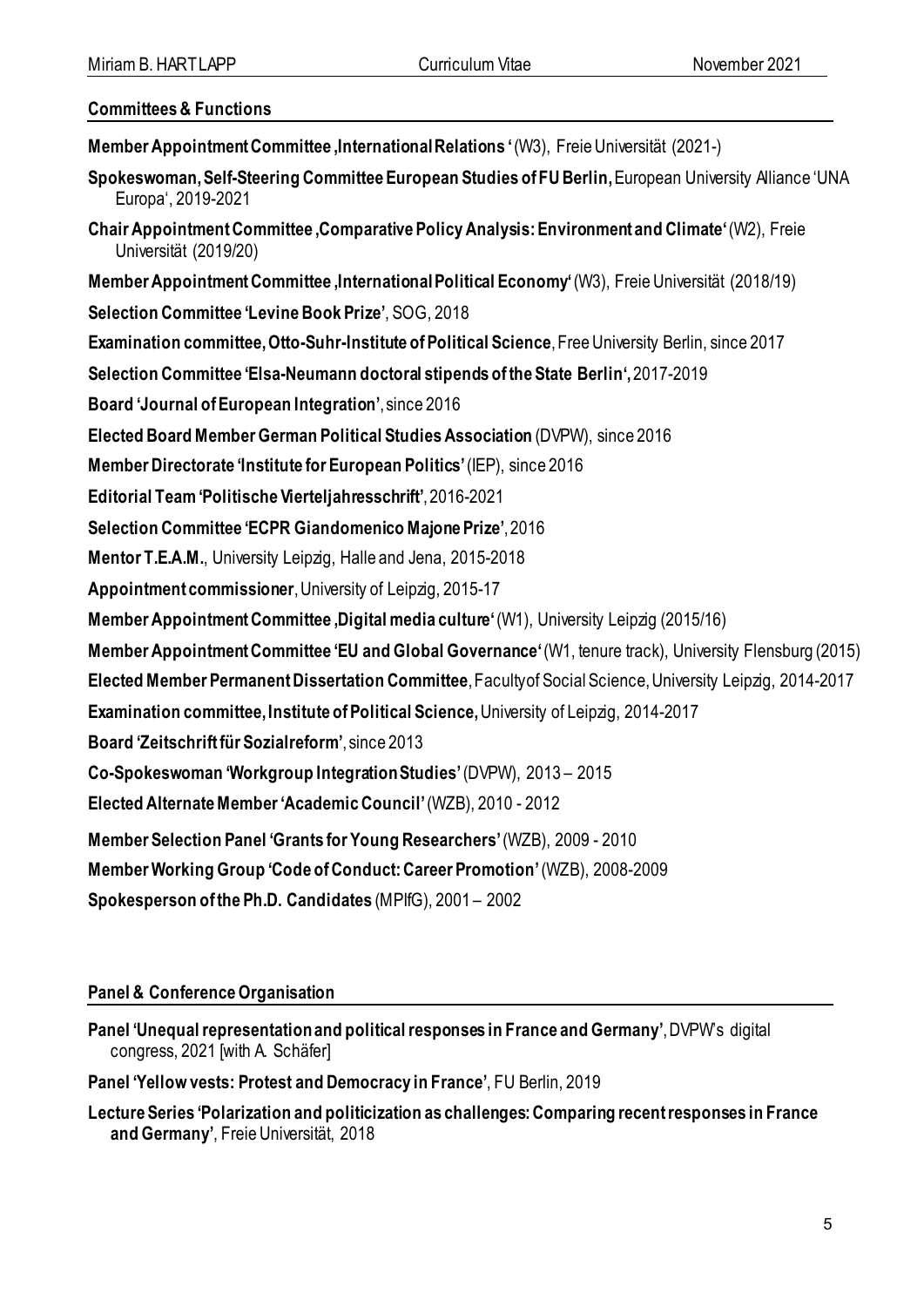- **Round Table 'Euro crisis and the crisis of democracy: more integration?'**& **Panel 'Polarisation and populism: institutional effects in the the EU member states'**, Congress of the German Political Science Association (DVPW) Frankfurt a.M., 2018
- **Panel 'Regulation as compensation for a (declining) welfare state? Comparing countries and regimes**', ECPR General Conference, Hamburg, 2018
- **Panel 'Re-regulating Markets for Social Goals'**, Council for European Studies Conference, Glasgow, 2017
- **Interdisciplinary Lecture Series 'Integration, Desintergation and differential Integration'**, Leipzig University, 2016
- **Workshop 'Implementation and judicial politics: Conflict and compliance in the EU multi-level system'**, Workshop at the WZB, 2016
- **Panels 'Distributive Implications of EU Integration', 'Differential Integration in the Area of JHA' & 'Refugee Crises: a national and European Challenge**, Congress of the German Political Science Association (DVPW) Duisburg-Essen, 2015
- **Workshop 'European Economic and Social Integration'**, Leipzig University, December 2014
- **Public Book Launch 'Which Policy for Europe?'**, Presentation of the European Commission in in Berlin, October 2014
- **Workshop 'Checks and Balances in the EU Multilevel systems'**, Free University Berlin, 2014
- **Panel 'EU Social Policies Against the 'Market'? Actors, processes and outcomes'**, Council for European Studies Conference, Washington 2014
- **Panel 'Assessing the Responsiveness of the European Commission',** Panel 7. ECPR General Conference, Bordeaux, 2013
- **Panel 'Patterns of Position Formation in EU Policy-making',**Council for European Studies Conference, Boston, 2012
- **Workshop 'How Institutional Actors Assume and Realize Positions in the EU's Political System: Implications for Europe's Political Economy',** WZB, 2012
- **T.H. Marshall Conference 'Never Waste a Good Crisis: The Social Dimension of Regulatory Crisis Management in the EU and the US',** WZB, 2010
- **Panel 'How EU Institutions Form Positions', 5th ECPR Conference on EU Politics, Porto, 2010**
- **Panel 'The EU Commission as Institutional Actor: Formal Competences and Political Leeway',**DVPW Conference, Comparative Politics, Darmstadt, 2009
- **Panel 'PA-Theory Revisited: Agency Problems within the EU System',** 4th ECPR General Conference, Pisa [with M. W. Bauer], 2007
- **Panel 'Europeanization in the East and West: Are There Different "Worlds of Compliance"?',**9th EUSA Biennial International Conference, Austin / Texas, 2005

### **Invited Talks**

**Workshop 'France and the USA a Germany's foreign policy partners**', German Institute for International and Security Affairs (SWP), Berlin, 2021

**Workshop Keynote 'Compliance with Soft Law',** Hamburg, 2021

**Workshop 'Women and Leadership in the European Union'**, Osnabrück, 2020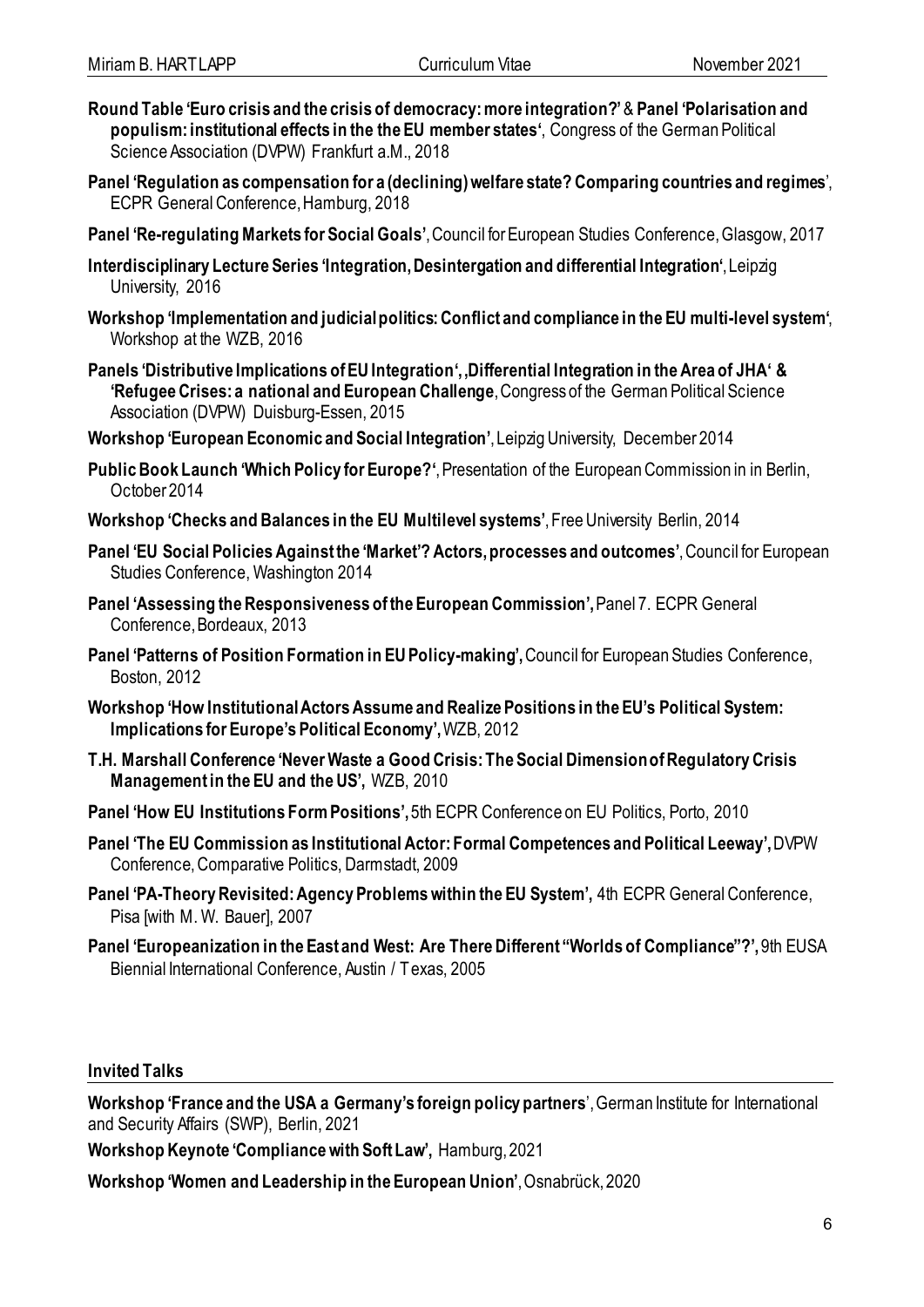- **Workshop 'Final Event SoLaR Network'**, Aix-en-Provence, 2019
- **Workshop 'Exploring the Regulatory Dynamics and Implications of Welfare State Governance'**, Hebrew University of Jerusalem, 2019
- **Lecture Series 'France between Polarization and Protest - Macron, demission!'**, German Theatre Berlin, 2019
- **Lecture 'European Integration – Taking Europe to Court. Annulment Proceedings and Multilevel Conflict'**, University of Padua, 2019
- **Workshop 'Expanding the social dimension of the EU - Reinforcing welfare states in Europe',** Federal Ministry of Labour and Social Affairs, Berlin, 2019
- **Workshop 'The European Union in times of politicisation, crisis and contestation'**, Hertie School of Governance, 2019
- **Lecture 'Law, what for? Effects of EU Soft Law on financial market regulation, competition, environment protection and social policy'**, Jena, 2018
- Workshop, Public Administration and its Law', Federal Administrative Court, Leipzig, 2018
- Workshop , Normative Transformations in the European Union: of Hardening and Softening Law<sup>.</sup>, Grenoble, 2018
- **Lecture Series 'HEC au Féminin'**, Berlin, 2018
- **Colloquium'Global Governance',**Hertie School of Governance, 2017
- **Workshop 'The EU Commission as driving force for European cohesion?'**, University of Speyer, 2017
- **Colloquium Comparative and International Studies (CIS)**, ETH Zurich, 2017
- **Workshop 'Cross-Sectoral Policy Integration: The Strategic Dimension'**, Universität Heidelberg, 2016
- **Workshop 'Non-compliance with EU Norms, Rules and Values'**, Universität Duisburg-Essen, 2016
- **Workshop 'How can we overcome social and economic crises in the EU?'**, Friedrich-Ebert-Foundation, Berlin, 2015
- **Conference 'Politicization in the EU'**, University Potsdam, 2015
- **Workshop 'The ECJ and the Politics of Law'**, University Grenoble, 2015
- **Workshop 'Annulment Actions in the EU Multilevel System'**, University of Administrative Sciences Speyer, 2015
- **Lecture Series 'WIPCAD'**, University of Potsdam, 2015
- **Lecture Series 'ETUI Monthly Forum'**, Brussels, 2014
- **Workshop 'Variety and Dynamics of Multilevel Governance in Canada and Europe'**, Darmstadt 2014
- **Workshop 'Regionalism, Norm Diffusion and Social Policy: Dealing with Old and New Crises in Europe and Latin America'**, Kolleg-Forschergruppe Transfrom Europe/ Free University Berlin 2013
- **Workshop 'Europeanization and the role of courts'**, Nijmegen University 2013
- **Workshop 'Implementing social Europe in times of crisis'**, University of Copenhagen 2013
- **Conference 'On course for a social Europe',** German Trade Union Confederation (DGB), Berlin, 2012
- **Workshop 'Anti-Discrimination Law and Policy in the EU'**, Temple University Philadelphia 2012
- **Joint ETUI-GUSTO Conference**, Brussels 2012
- **Closed meeting on 'The social dimension of EU economic coordination'** of the Social Democratic Party, Berlin 2012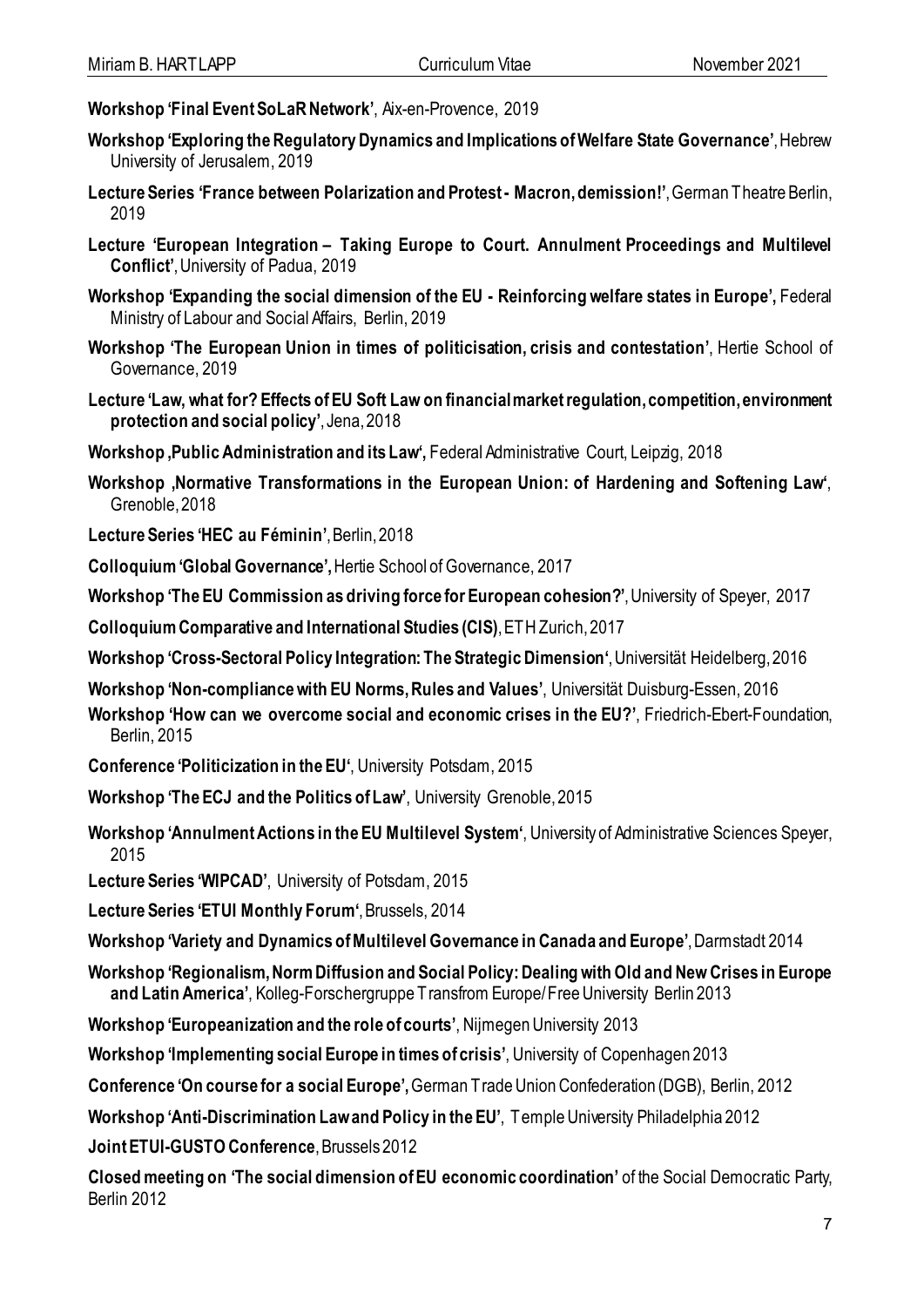- **Workshop 'The future of the Regulatory State: Adaptation, Transformation, or Demise?'** BI School of Management, Oslo, 2011
- **Workshop 'Public Administration in the Multilevel System'**, Humboldt-University Berlin 2011
- **Panel 60th Anniversary of the German Political Studies Association** (DVPW), Humboldt-University Berlin 2011
- **Brownbag Series 'Human Behaviour in Social and Economic Change'**, Jena Graduate School 2011
- **Workshop 'European Liberalization Politics and Policies'**, MPIfor the Studies of Societies, Cologne 2011
- **Lecture Series 'Rescaling the Welfare State'**, Centre Marc Bloch, Berlin 2010
- **Workshop 'The EU's Joint-Decision Trap and its Exits'**, Austrian Academy of Science, Vienna 2009
- **German-French Symposium, 'Ways to strengthen the social dimension in European Politics',** Genshagen 2009
- **Workshop 'The Transformation of the Executive Branch of Government',** ARENA Centre for European Studies, Oslo 2009
- **Lecture Series 'Berlin Colloquium on Social Policy'**, 2009
- **Seminar Series 'LSE@EU'**, London School of Economics 2008
- **Workshop 'The EU Commission: What "Views from the Inside" Might Tell Us'**, University of Edinburgh 2008
- **Conference of the EU Commission & Portuguese Presidency 'European Social Dialogue'**, Lisbon 2007
- **Seminar 'Europeanization of Social Policies'**, Sciences Po / Federal Public Service Social Security, Brussels 2007
- **Conference 'Governance and Policy Making in the European Union'**, Osnabrück 2006
- **Workshop 'EU: Governance und Policy-making'**, MPI for the Study of Societies, Cologne 2006
- **Conference 'Governance, Policy-making & System-building of the EU'**, University of Victoria, B.C., Canada 2006
- **Conference Leopoldina-acatech Working Group 'Opportunities and Problems of an Aging Society'**[with G. Schmid], Monte Vertià / Tessin 2006

# **Other Presentations**

- **Council for European Studies Conference** (CES), digital/ 2021, Glasgow/ 2017, Paris/ 2015, Washington/ 2014, Boston/2012, Barcelona/2011
- **Congress of the German Political Studies Association** digital/2021, Frankfurt a.M./ 2018, Hamburg/2018, Tübingen/ 2012 & Münster/ 2006
- **ECPR General Conference** digital/ 2020, Hamburg 2018, Bordeaux/ 2013 & Potsdam/ 2009
- **Annual Conference Institute for European Politics** (IEP), Berlin (2020, 2019, 2017)
- **Joint Conference of the Swiss, German and Austrian Political Studies Associations** (SVPW, DVPW and ÖGPW), Basel/ 2019, Basel/ 2011
- **ECPR Conference on EU Politics** Paris/ 2018, Porto/ 2010, Riga/ 2008, Bologna/ 2004 & Bordeaux/ 2002
- **ECPR Joint Sessions**, Nottingham/ 2017, Granada/ 2005 & Uppsala/ 2004
- **International Conference on Public Policy** (ICPP), Milano/ 2015